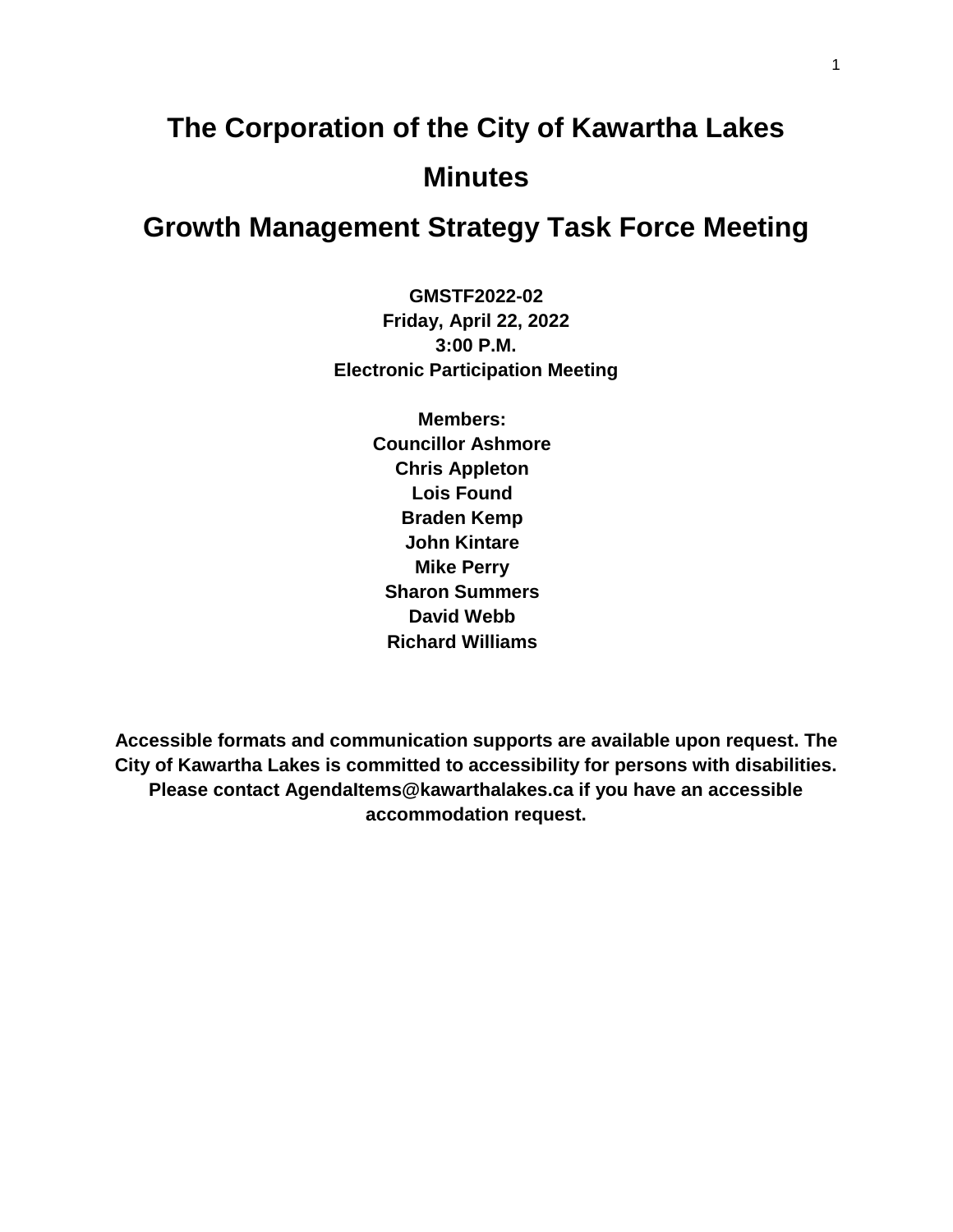#### **1. Call to Order**

The April 22, 2022 Growth Management Strategy Task Force meeting was called to order at 3:00 p.m. by Chair David Webb.

Task Force members in attendance: Chris Appleton, Lois Found, Braden Kemp, Mike Perry, Sharon Summers, David Webb, John Kintare, Richard Williams and Councillor Ashmore.

Municipal Staff in attendance: Leah Barrie, Manager of Planning, Richard Holy, Director of Development Services and Nancy Ord, Administrative Assistant.

## **2. Adoption of Agenda**

**GMS2022-007 Moved By** S. Summers **Seconded By** R. Williams

**That** the Agenda be adopted as presented.

**Carried**

#### **3. Declaration of Pecuniary Interest**

There were no declarations of pecuniary interest disclosed.

#### **4. Adoption of Minutes from Previous Meeting**

Growth Management Strategy Task Force Meeting, February 14, 2022

The minutes of the February 14, 2022 Growth Management Strategy Task Force meeting were received as presented with no issues arising.

# **GMS2022-008 Moved By** B. Kemp **Seconded By** L. Found

**That** the minutes of the February 14, 2022 Growth Management Strategy Task Force meeting be adopted.

**Carried**

#### **5. Deputations**

There were no deputations presented.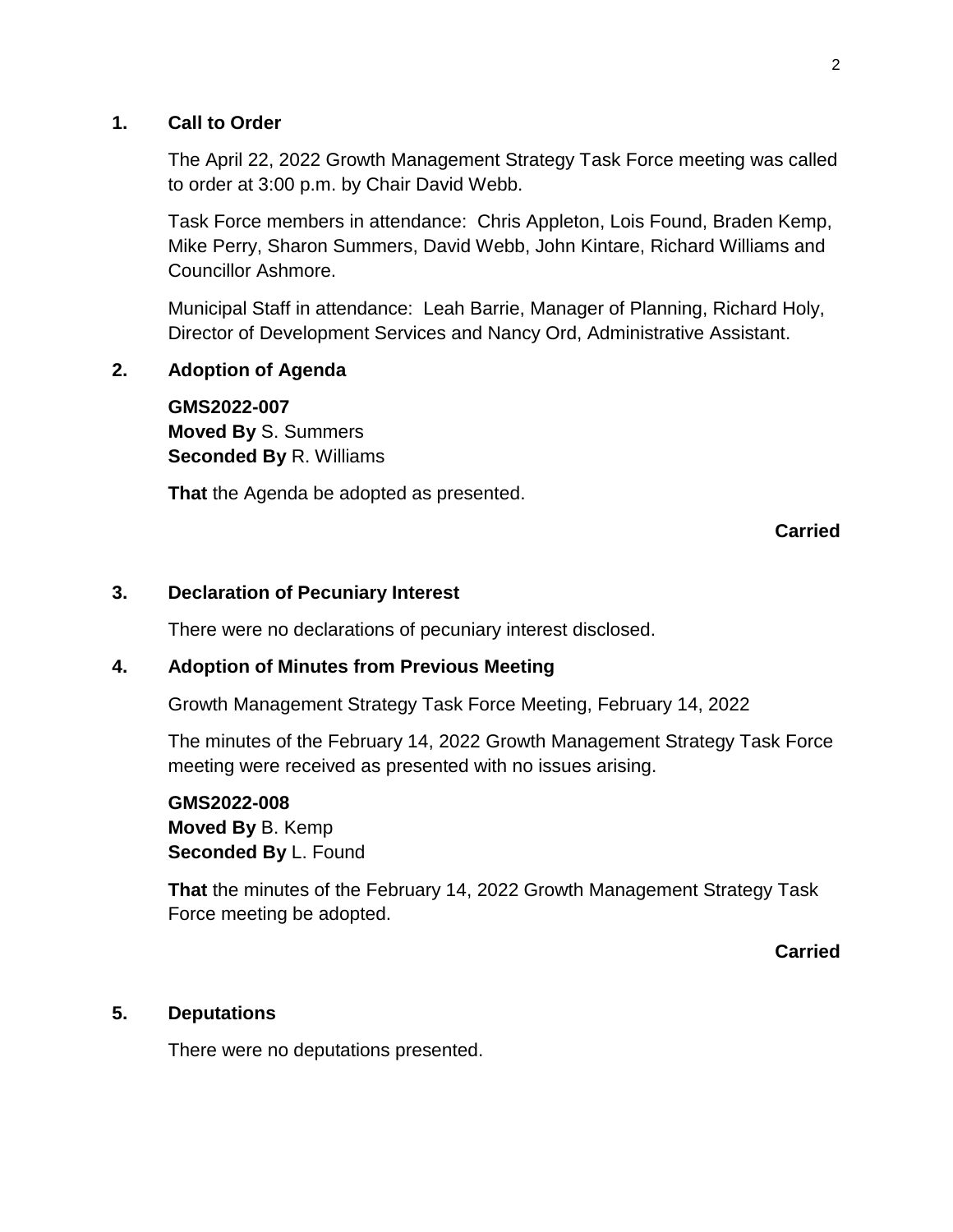#### **6. Correspondence**

There was no correspondence presented.

#### **7. New Business**

7.1 GMSTF2022-02.7.1

## **Discussion on Ministerial Zoning Orders in the City of Kawartha Lakes**

The Chair indicated members of the Task Force had expressed concern about the impact of the Province's recent approval of MZOs in Kawartha Lakes on the City's Growth Management Strategy and Task Force efforts.

A brief definition and description of MZOs was provided by Staff.

Staff clarified the number and effect of MZOs in the City, as well as the administrative, review and consultation process undertaken by Staff and the Province.

Notwithstanding approval of MZOs, proponents are still required to submit requisite Planning Act applications for review, and obtain necessary approvals, agreements and permits prior to development.

Task Force members noted the following, with additional comments from Staff:

- The GMS and the City must acknowledge the residential units and geographic areas that have been included through the MZOs in its land needs assessment for approximately 5600 units but may report on what the unit numbers would be with and without MZOs.
- The original intent of MZOs was for emergencies or where no local municipality existed or to implement a pressing provincial objective and in the past were rarely approved (three between 2014 and 2019) which differs from the most recent MZO approvals.
- The MZO approval process has a quick and compressed time frame which has required significant cooperation between the City and the Developer's consultants.
- The next steps require the City to work with developers to develop a framework agreement to address all parameters, ensure compliance with the City's Master Plans (servicing, transportation, housing affordability) and ensure developers pay their fair share of infrastructure and development costs.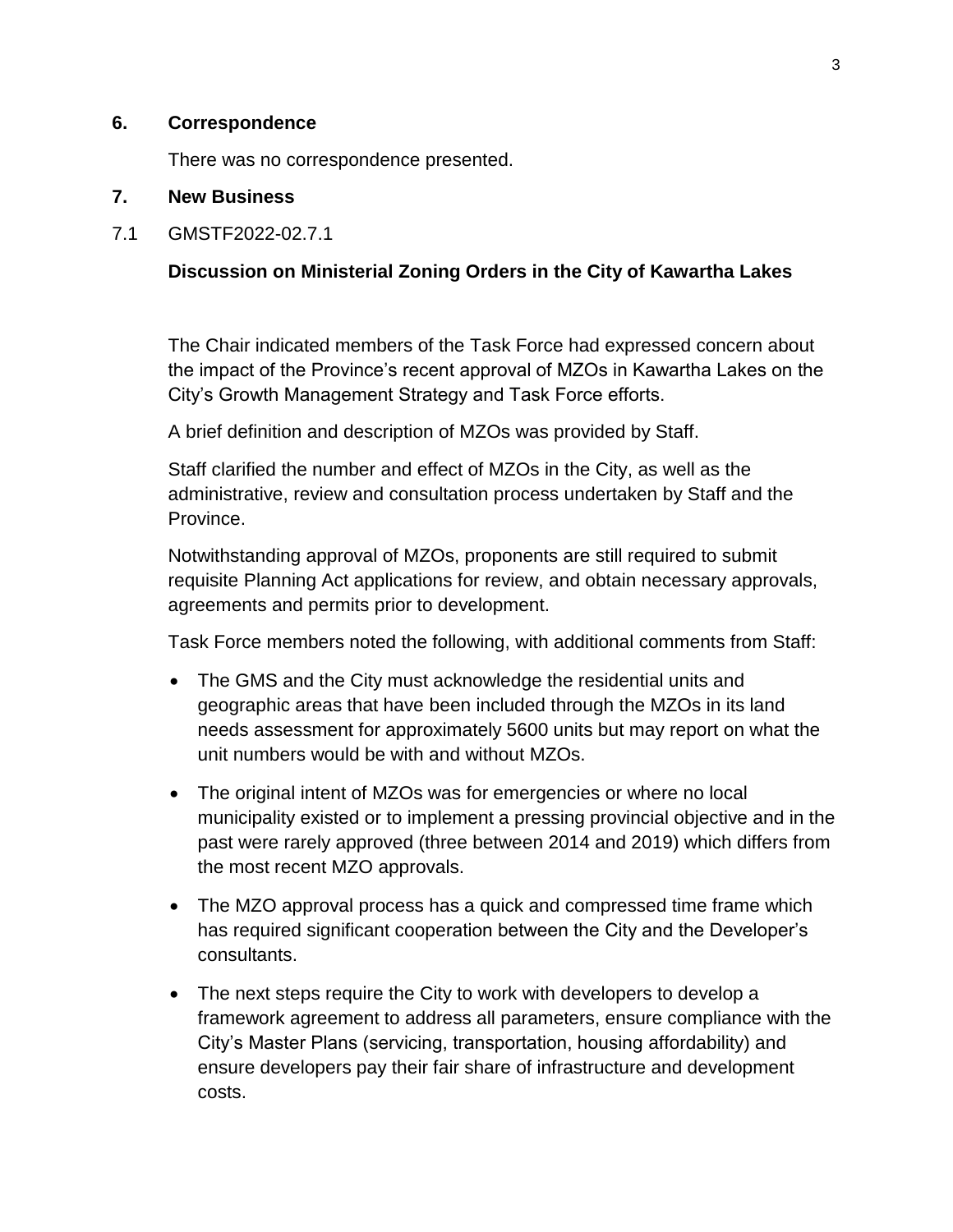- The City must acknowledge that some of the growth allocated to it by the Province is now accounted for by the MZOs.
- The future potential for additional MZOs is unknown.
- Does the Task Force have a role in influencing how the City and Council engages and deals with MZOs?
- The current housing crisis may be the basis for the Minister approving MZOs and consideration should be given to shortening future efforts by the City in preparing the GMS. It was clarified that the Province has allocated the minimum growth to be accommodated in Kawartha Lakes and outlined specific requirements for the preparation of the GMS which the City is obligated to undertake. The broad spectrum of inputs for the land needs assessment required by the Province have been compiled by Staff for the consultants' analysis through Spring-Fall 2021 (such as number of lots created through severance and subdivision applications, change in land uses, changes in settlement boundaries, site plan activity, building permit issuance, micro/macro economic development trends, etc. since 2011) and will form the basis for the upcoming Technical Analysis reports.
- Concern on the undermining of the usual planning approval process with developers seeking MZOs in the future and whether the GMS Task Force should comment directly to City Council. The Chair offered to prepare a memo that may be presented to City Council and suggested Council may want to hear the Task Force's message. Staff recommended the Task Force allow the GMS Technical process to be completed and consider strategic directions thereafter.
- "Enhanced MZOs" were clarified as the Province's ability to attach additional provisions/conditions. The example of requiring site plan control for a large apartment that is outside the defined site plan control area was noted.
- The MZOs for Kawartha Lakes do not take up all of the forecasted growth and the Task Force still has a job to do to guide growth for the City. The approval of the MZOs is a disappointment and the Task Force may play a role in recommending processes that will assist the City to live with MZOs.
- The GMS Task Force does not see itself as a communication vehicle for MZOs.